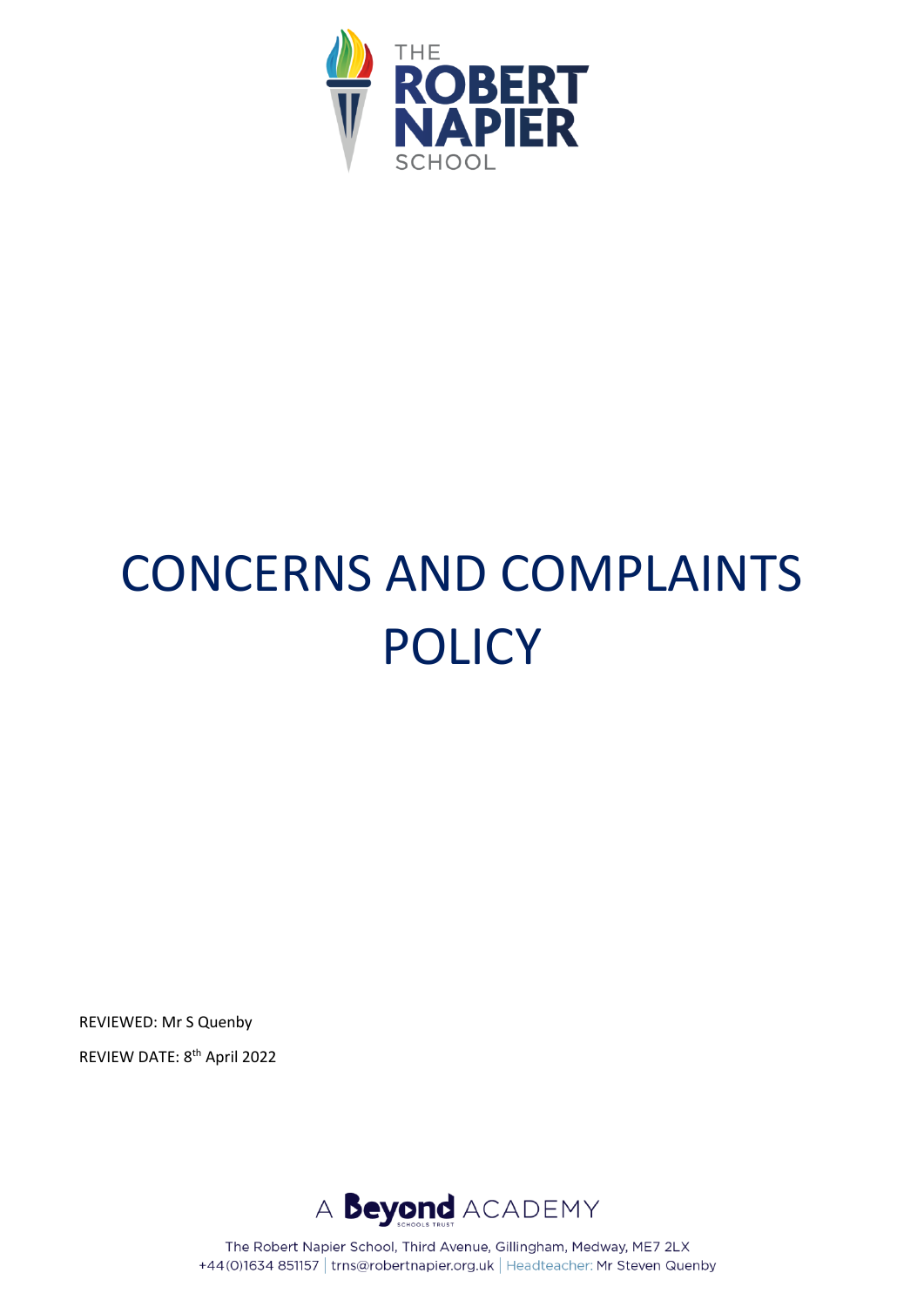

#### **Introduction**

The Beyond Schools Trust strives to ensure that all the Academies provide the education and service that is second to none. However, it realises that there may be a time when something goes wrong and we fall below the very high standards we set ourselves.

This policy sets out the framework within which schools will deal with a complaint or concern about something that has happened and we will strive to deal with it at the earliest stage possible.

#### **Legal Framework**

This policy and the procedures setup by the schools to implement it meet the standards required by Education( Independent School Standards ( England) Regulations 2014. [https://www.gov.uk/government/publications/setting-up-an-academies-complaints-procedure/putting-in](https://www.gov.uk/government/publications/setting-up-an-academies-complaints-procedure/putting-in-place-a-complaints-procedure)[place-a-complaints-procedure](https://www.gov.uk/government/publications/setting-up-an-academies-complaints-procedure/putting-in-place-a-complaints-procedure)

## **What Does It Apply To?**

This policy applies to all Academies in the Trust and deals with worries and dissatisfaction about any aspect of the Schools, the community facilities and the services they provide.

## **What It Does Not Apply To**

This policy does not apply to any decision made regarding:

- **Exclusions**
- **Admissions**
- Staff matters

These matters are covered by specific polices and regulations.

#### **Equalities Statement**

This policy complies with the requirements of the public-sector equality duty as set out in the Beyond Schools Trust Equality Policy.

[accessibility pln \(filesusr.com\)](https://3a6d14ca-8f6a-4655-96ba-a4480567574c.filesusr.com/ugd/b53ca0_068bde24dea5444e90adc4f01003cd98.pdf)

#### **The Policy**

The school complaints policy ensures that complaints are dealt with within the time frame specified – and as quickly and effectively as possible.

Its policy is that all issues and concerns should be resolved informally without the need for a formal process – however, it recognises that in some few cases this is not possible and therefore formal stages are required.

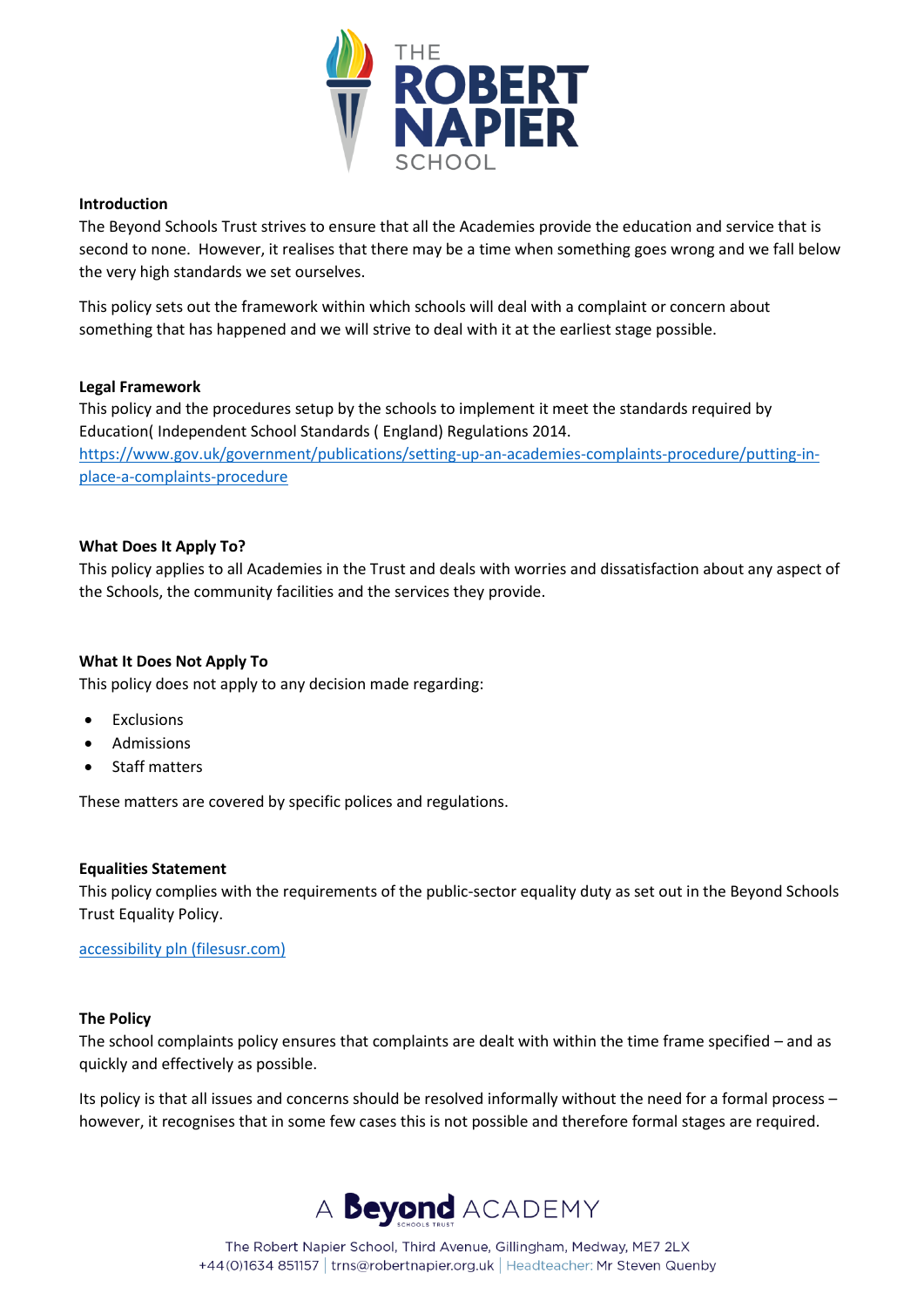

If the complaint is about the Headteacher – the complainant may go directly to Stage 4 of this policy.

At each stage, the decision letter must state clearly what the next stage of the process is and to whom the complainant should write if they wish to take their complaint further.

There will be five stages for this policy and this will be followed by all Academies within the Trust.

## **Informal Stage**

Where issues and concerns are brought to the attention of the person who can best resolve them. This may be the teacher or other member of school staff. They will be responded to within 3 working days.

## **Formal Stage One**

A complaint in writing should be made to the member of staff dealing with the issue.

An acknowledgement of the complaint will be sent within 5 school days and a full response within 10 school days.

If it is a complex complaint where a full response cannot be sent within the above timescales, then as an exception – an additional 5 school days will be allowed. The complainant must be informed of this before the original 10 days has expired.

Details of how a complaint can be taken further will be included within the response.

## **Formal Stage Two**

If the complaint has not been resolved at Stage One, the complainant must write within 10 school days to the person detailed in the letter stating why they are unhappy with the proposed resolution.

An acknowledgement of the complaint will be sent within 5 school days and a full response within 10 school days.

If it is a complex complaint where a full response cannot be sent within the above timescales, then as an exception – an additional 5 school days will be allowed for a full response. The complainant must be informed of this before the original 10 days has expired.

Details of how a complaint can be taken further will be included within the response.

## **Formal Stage Three**

If the complaint has not been resolved as Stage 2 then the complainant may, within 10 school days, write to the Headteacher stating why they are unhappy with the resolution proposed and indicating what resolution they would prefer.

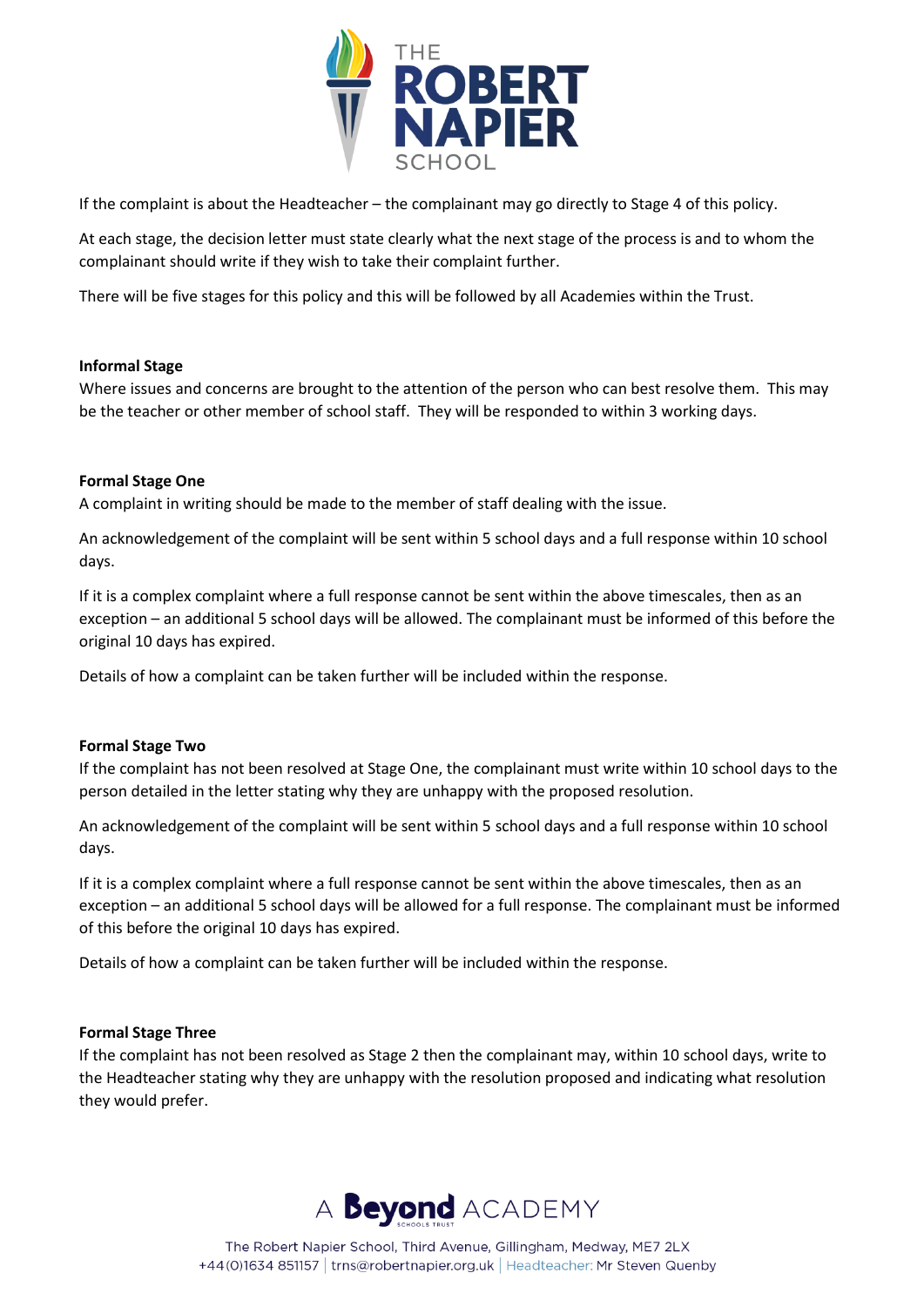

An acknowledgement of the complaint will be sent within 5 school days and a full response within 10 school days.

If it is a complex complaint where a full response cannot be sent within the above timescales, then as an exception – an additional 5 school days will be allowed for a full response. The complainant must be informed of this before the original 10 days has expired.

## **Formal Stage Four**

If the complaint remains unresolved at Stage 3 the complainant may, within 10 school days, refer their complaint to the Chair of Governors.

The Chair of Governors will review the complaint and provide a response within 15 school days.

If the Chair of Governors decides to call a Complaints Panel, it shall consist of a minimum of three Governors who are totally independent of the issue and the complainant. The Complainants Panel shall be called to meet the timescale of 15 days.

## **Final Stage**

If the complaint remains unresolved at Stage 4, the complainant may, within 10 school days of the response being received, refer their complaint to the Chair of the Trustees stating why they are unhappy with the resolution proposed.

The Chair of the Trustees shall review the complaint and provide a response within 15 school days.

The Chair of Trustees will convene a Complaints Panel to support this review and this panel will consist of two Trustees who have not been involved in the complaint previously and one independent member unconnected with the Trust. The complainant will be invited to attend the panel and make their complaint in person, they can be accompanied if they wish.

## **Complaints Register**

Each Academy will maintain a confidential register of all formal complaints.

Complaints that reach Stage Four will be reported to the next Local Governing Board meeting.

Complaints that reach Stage Five will be reported to the next Trust meeting.

Any Stage that is not dealt with within the required time frame will be reported to the next Local Governing Board meeting.

The Complaints Register will be reviewed twice annually by the Chair of the Local Governing Body and a report on the number of complaints in any one academic year will be made to the first Local Governing Body Meeting of the following academic year.

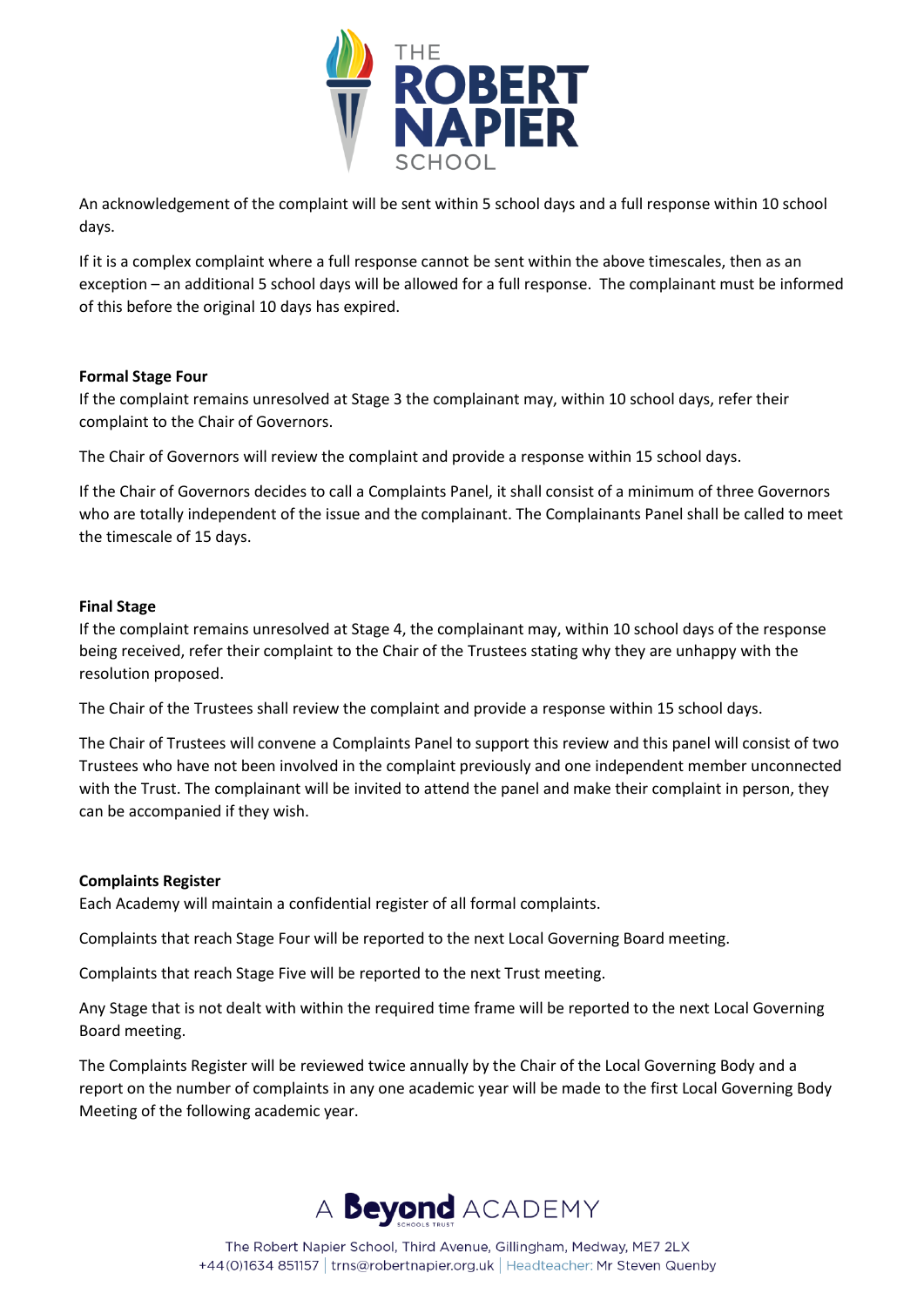

# **The Terms of Reference for a Complaints Panel**

The aim of the panel will always be to resolve the complaint and achieve reconciliation between the academy and the Complainant. The Chair of any panel will be appointed by the LGB Chair or Chair of Trustees.

The hearing will be held in private and will be clerked to ensure there is an accurate record of the panel discussion.

The panel will come to a unanimous decision based on the information and evidence presented to them ensuring that they take the complaint seriously.

The Panel may:

- Dismiss the complaint in whole or part
- Uphold the complaint in whole or part and decide on the most appropriate action to be taken to resolve it
- Recommend changes to the school's systems or procedures to ensure that problems of a similar nature do not recur

The Chair of the panel will ensure that the Complainant is notified of the panel's decision, in writing, within 5 days.

The letter needs to explain if there are any further rights of appeal and, if so, to whom they need to be addressed.

Created: Apr 2022 Reviewed: Apr 2022 Reviewed by: Mr S Quenby

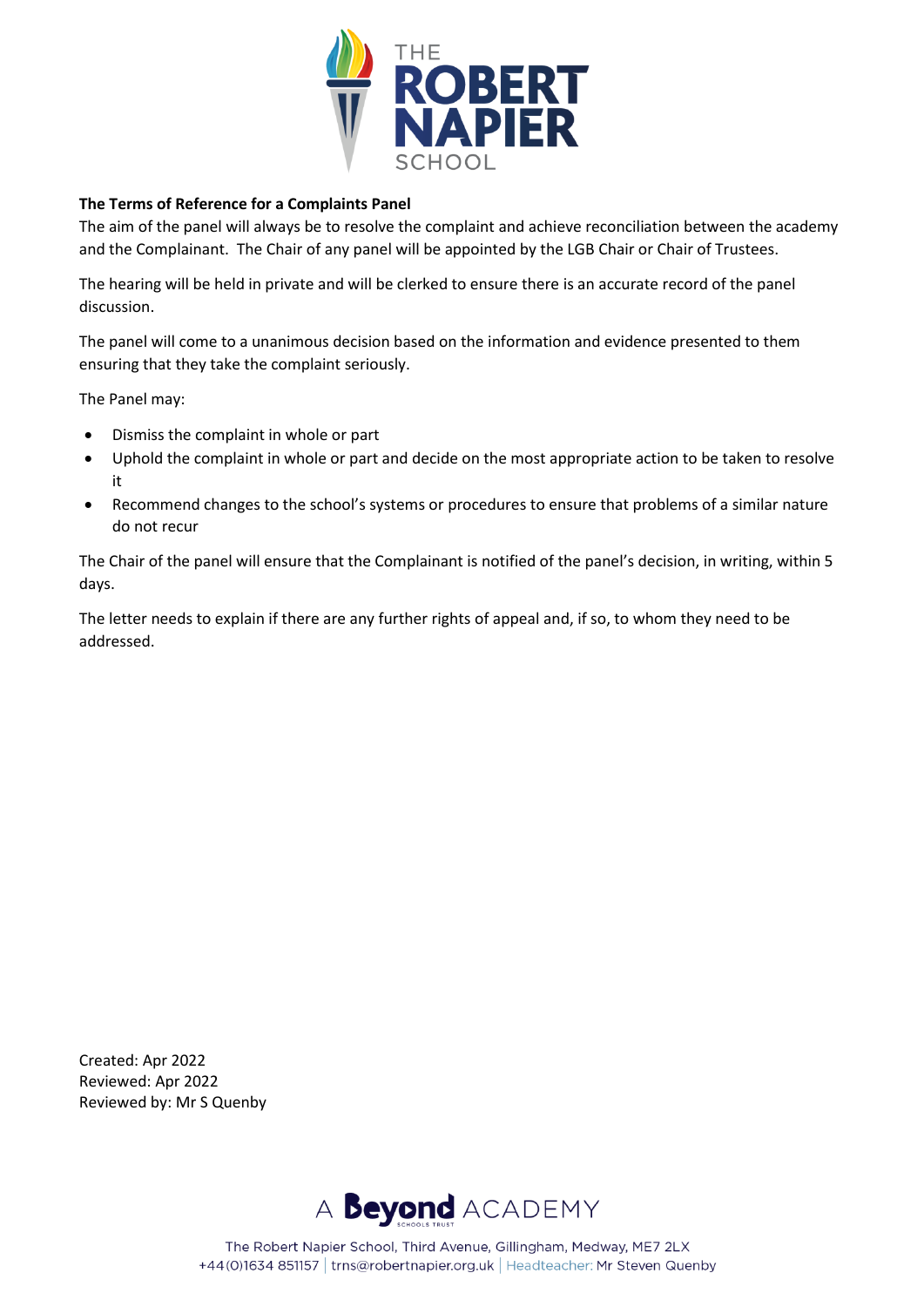

#### **Concerns and Complaints Form**

This form should be used in accordance with our Concerns And Complaints Policy.

| Full Name (including title)                   | Date: |
|-----------------------------------------------|-------|
|                                               |       |
| Address:                                      |       |
|                                               |       |
|                                               |       |
|                                               |       |
| Telephone Number:                             |       |
|                                               |       |
|                                               |       |
| <b>Email Address:</b>                         |       |
|                                               |       |
| Pupil(s) Name(s) if applicable:               |       |
|                                               |       |
|                                               |       |
| Your Relationship to the Pupil if applicable: |       |
|                                               |       |

*Please complete the following information in as much detail as possible for us to deal with your complaint effectively. Please use another sheet if there is insufficient space. Completed forms should be returned to the Headteacher (and the Chair of Governor, if necessary) at your earliest convenience.*

*Details of Complaint:*

*Signature: \_\_\_\_\_\_\_\_\_\_\_\_\_\_\_\_\_\_\_\_\_\_\_\_*

*Page 1 of \_\_*

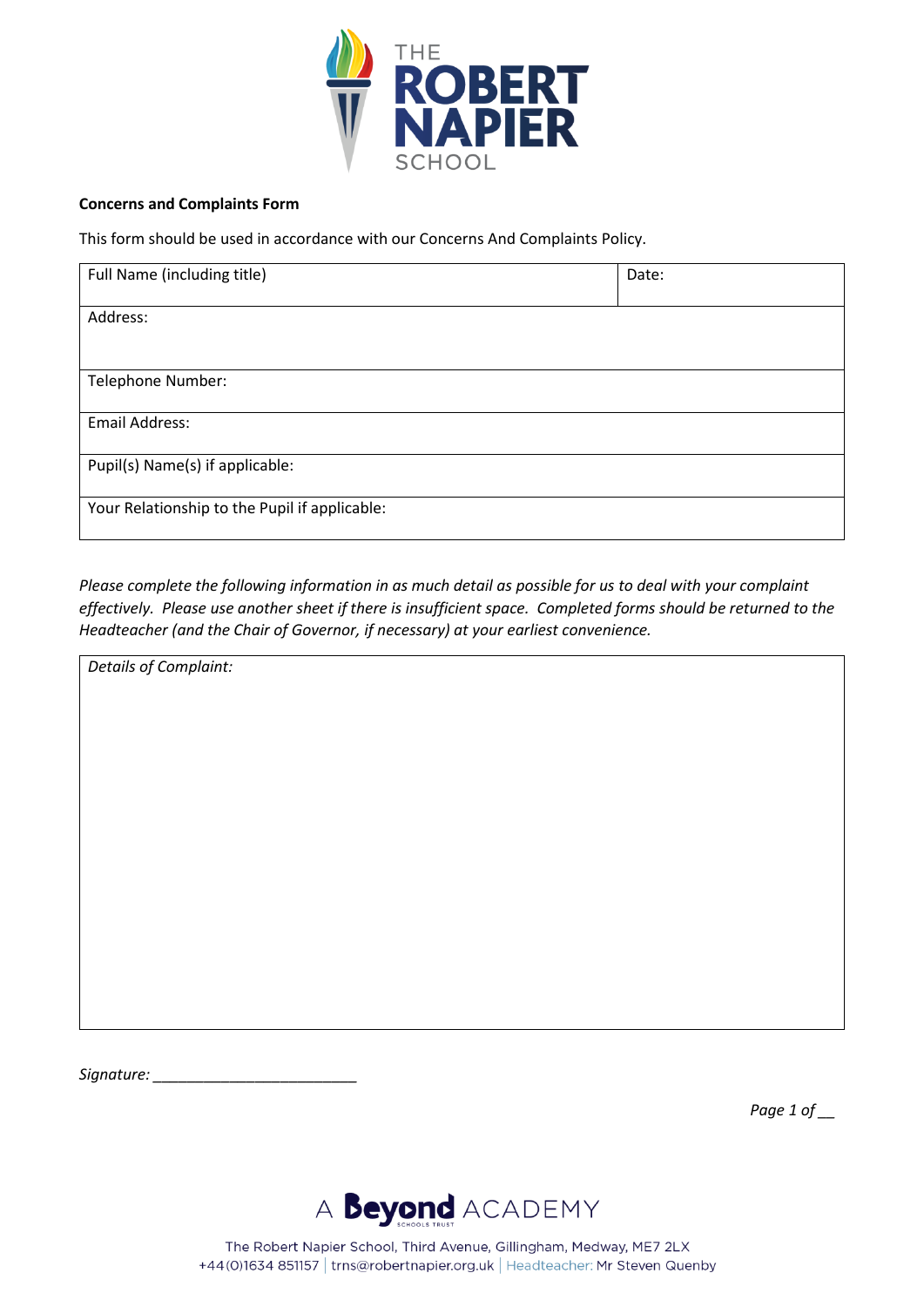

*What action, if any, have you already taken to try and resolve your concern/complaint?*

*Please state who you have spoken to and what their response was:*

*Have you attached any paperwork or evidence to support your concert/complaint?*

*If Yes, please number all pages and state what you have attached:*

*Signature: \_\_\_\_\_\_\_\_\_\_\_\_\_\_\_\_\_\_\_\_\_\_\_\_*

*Page \_\_ of \_\_*